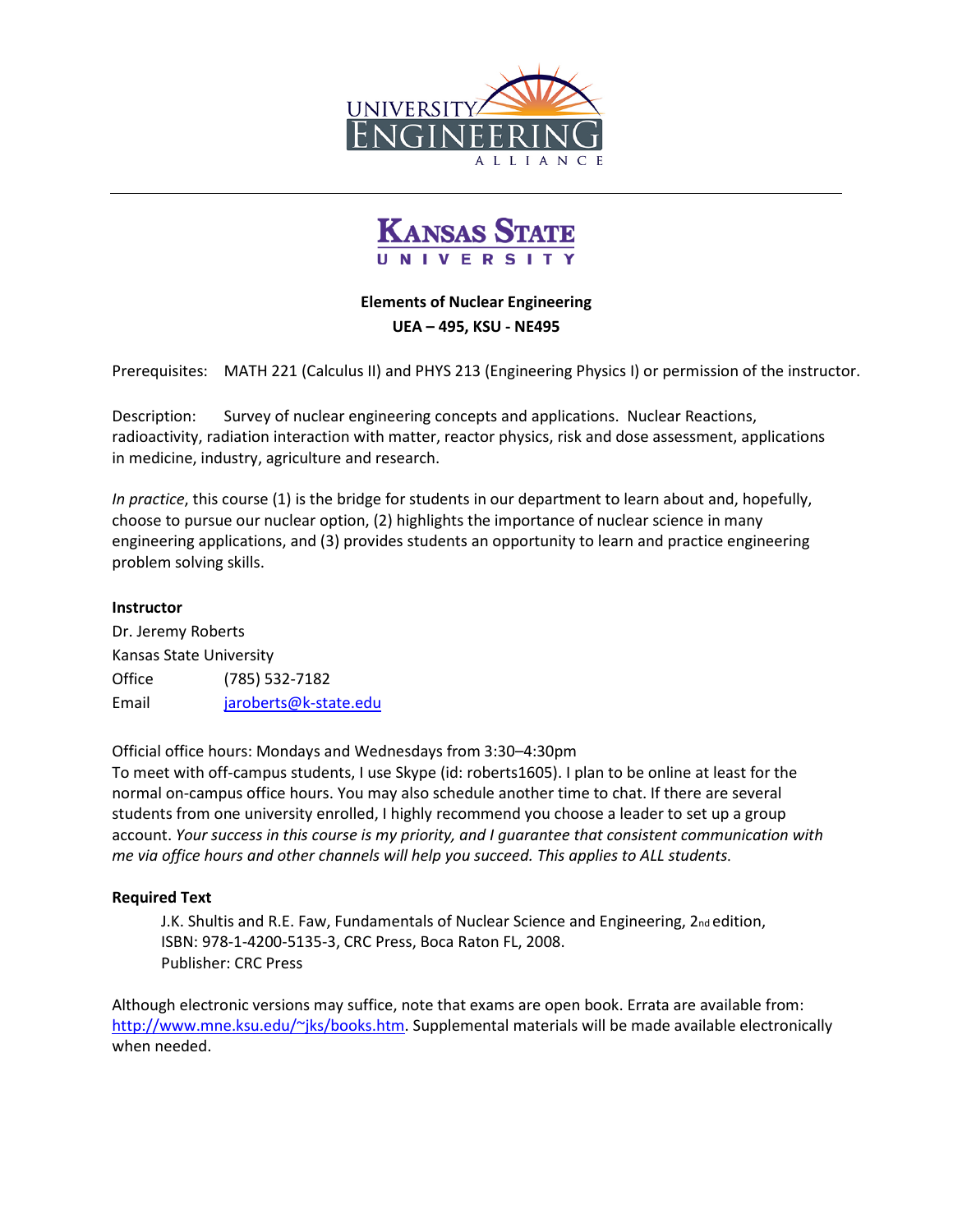### **Course Description and Goals**

- 1. Explain a variety of nuclear phenomena using concepts of modern physics
- 2. Estimate magnitudes of atomic and nuclear properties from macroscopic data
- 3. Calculate nuclear reaction energetics from atomic mass data
- 4. Predict properties of radioactive materials
- 5. Design and analyze various applications of radioactivity
- 6. Describe characteristics of charged-particle, photon, and neutron interactions with matter
- 7. Quantify attenuation of and reaction rates for neutral radiation particles
- 8. Assess efficacy of different radiation protection techniques
- 9. Calculate doses, infer subsequent health risks to humans, and assess compliance to federal standards
- 10. Describe and quantify the neutron cycle in a reactor
- 11. Expound on the many uses of nuclear technology in society
- 12. Elucidate, in words a politician or business executive could understand, the importance or physical meaning of nuclear jargon terms introduced in the course, such as flux, binding energy, etc.
- 13. Use basic computer software to help solve engineering problems and visualize (i.e., plot) the corresponding solutions

### **Course Policies and Administration**

- 1. **Recitation -** We have tentatively been granted funds for a teaching assistant. If this comes to fruition, in the first week of class we will determine the best two times during the week to offer one-hour recitations. These sessions are not required but provide a forum for homework questions and provides examples beyond those provided in lecture.
- 2. **K-State Online (KSOL) Message Board -** Please submit homework questions to the message board rather than by email. I try to answer questions within a day of their posting, but I do not always answer questions that suggest a student has not prepared before attempting a problem.
- **3. Use of Computers for Solving Problems -** Long and tedious calculations might be expedited using MATLAB (free for students) or Python (free for all). Spreadsheets (e.g., Excel) are fine, to pick a tool and use it effectively. We'll set up computer tutorials early in the semester.
- *4.* **Quizzes -** Short, low-stakes quizzes will be given every lecture or every other lecture (via KSOL). These quizzes will cover material from lectures and/or the reading completed prior to the quiz due date. To do well on these quizzes you must keep up with both the lecture and reading material. The quizzes will most often be multiple choice, and students will be given two chances to answer all questions correctly. Quiz dates will be noted in the KSOL calendar. The lowest quiz score is automatically dropped. **\***Students may earn an additional low-score drop by attending one of several (≈3) outside lectures to be identified by the instructor and by *typing* a 250-word summary of the lecture to be submitted to KSOL within 48 hours of the event.
- *5.* **Homework -** Homework will be assigned approximately every two weeks. All homework submissions *must use the provided cover sheet*, *follow the example format to be provides*, and are *due at the beginning of class* on the due date by turning it in class or uploading it to KSOL. *All late homework will be assigned a zero grade!* Students may work in groups of up to three students. For students who decide to work in a group, each *group* will submit a *single* report. In addition, each group member *must* write at least one solution to earn credit for the assignment. Beware: if you count on a member who does not finish his or her portion, you are responsible to finish those portions. If you suspect a homework grade has a mistake, please bring it to my attention no later than one week from the day it was returned.
- 6. **Exams -** There will be *three midterm examinations and one final examination*. An example exam will be distributed to students before the first exam. Each midterm examination will cover one-fourth of the course material. The final examination will focus on the latter one-fourth of the course but should be considered cumulative. The examinations are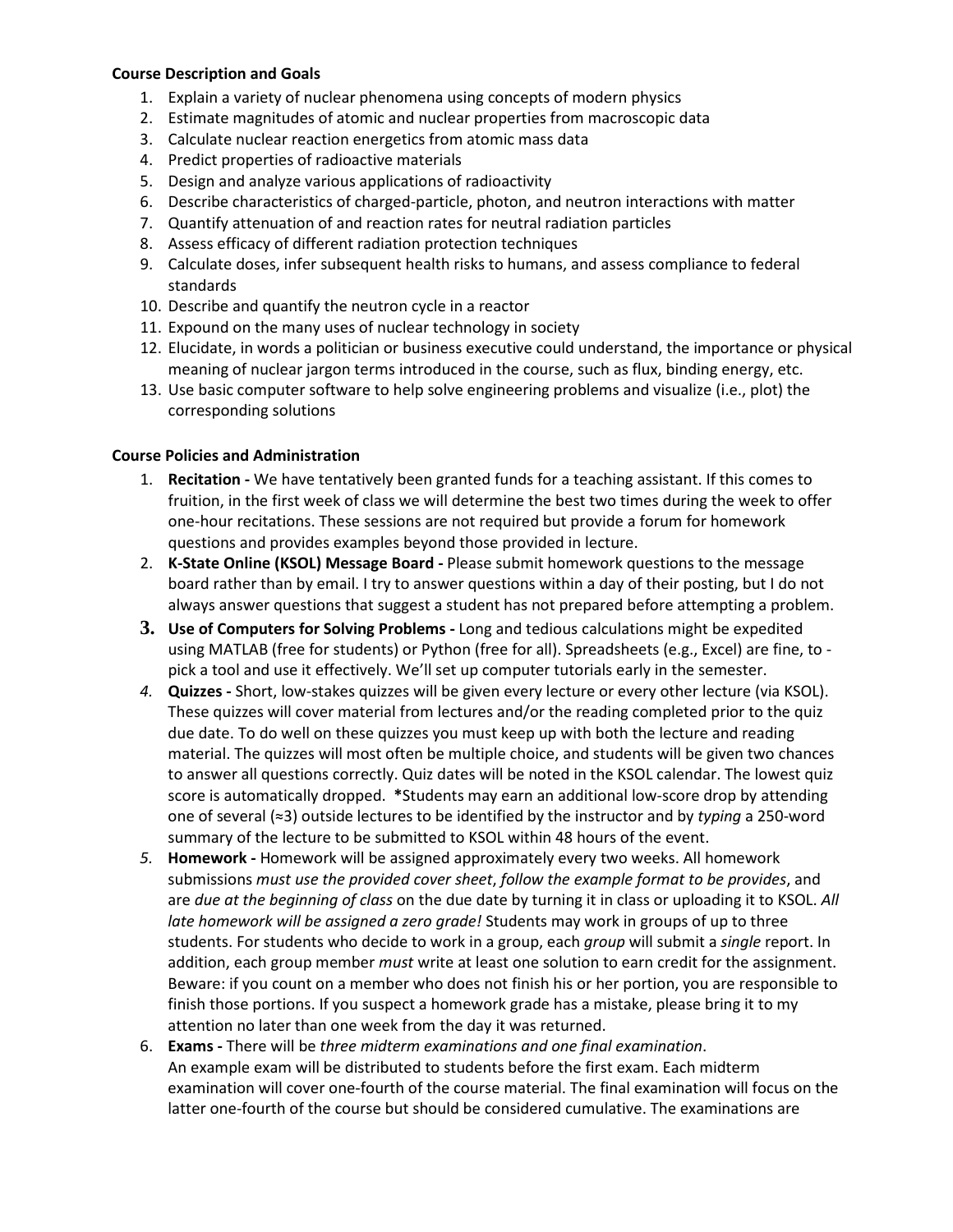closed-book and notes. However, students are allowed one handwritten page, front and back, for each midterm examination and two such pages for the final examination, and a calculator. Any data (e.g., from textbook appendices) required to solve problems will be provided on the exam - cellphones, computers, and any other potential tools are not allowed. The *lowest score of three midterm exams will be dropped - no makeups will be offered*. Students with a "C" grade or better before the final exam may opt out of the final. Students with a "D" or "F" must take the final exam or they will earn an "F." Pre-final exam grades will be available to students by the end of the last day of class. If a student has a valid conflict with the final examination date, that conflict must be brought to my attention at least two weeks before the last day of class with written proof on official letterhead from a coach, doctor, etc. An alternative time will be set up to take the (possibly different) makeup exam. All students are assigned to write corrections for each midterm examination within two class periods. Corrected exams will be counted as a quiz score. Exam keys will be provided after all exams are taken. Exam solutions may be provided after the exam correction due date. **Exams for Students Enrolled through K-State Global Campus (online course)** Students taking the course online are required to *set up a proctor at least two weeks before a scheduled examination date*. This applies even if you are an oncampus, K-State student who needed the online version because of scheduling. You may select with your proctor a suitable time to complete the examination, but the date must be 2 business days from the on-campus date unless the proctor informs me of a schedule conflict with your home institution. I must be informed of all times at least two weeks in advance. If you fail to set up a proctor and, hence, miss taking the test, you will not be offered a makeup exam.

7. **Grading -** Grades will be computed based on the following: homework (20%), quizzes (20%), three exams (20% each) A *>* 75%, B *>* 65%, and C *>* 55%

Because these grade cutoffs are fixed, grades are not competitive, i.e., everyone could in theory—earn an "A." For reference, recall that K-State defines A-level work as "excellent," B level work as "good," and C-level work as "fair."

- 8. **Attendance -** Attendance is not formally considered in grading, but be aware that not all the material covered in lecture is from the book. Students are responsible for all material, whether they show up to class or not. Based on previous experience, students who attend lecture regularly perform better on examinations.
- **9. Extra Credit -** No "extra credit" is available in NE 495.
- 10. **Amount of Study -** A student with average reading and analytical abilities will need to spend about 6 hours per week outside of class doing reading, homework, and online quizzes in order to earn a "C," commensurate with "fair" work. Of course, this number will changes as assignments are due and as tests loom. However, in an average week, students should be spending about one hour on quizzes, two hours on reading (with notes), and three hours on homework or other problems. To earn a better grade, students should expect to spend 9 hours per week outside of class.
- **11.** C**ourse Calendar -** The following is a *preliminary* schedule of lectures and readings. Readings are to be done *prior to class*. Supplemental reading will be available from the course website. The dates on which an assignment is *given* and *due* are also denote d. Quiz due dates will be found on the KSOL calendar once a quiz is assigned.

#### **12. If You Are Overwhelmed by or Get Behind in the Course**

This course is *not* easy, and it is OK to feel somewhat overwhelmed at times. If you feel lost about the material, *you are responsible for seeking help from me*, the TA (if we have one), or other students. Similarly, *I am responsible* for helping you when stuck, but I cannot fulfill that responsibility if you do not get in touch. Specifically, if you have several bad quizzes in a row or "bomb" an exam, I *highly encourage* you to see me in office hours. Do not wait until the end of semester to try catching up with the material.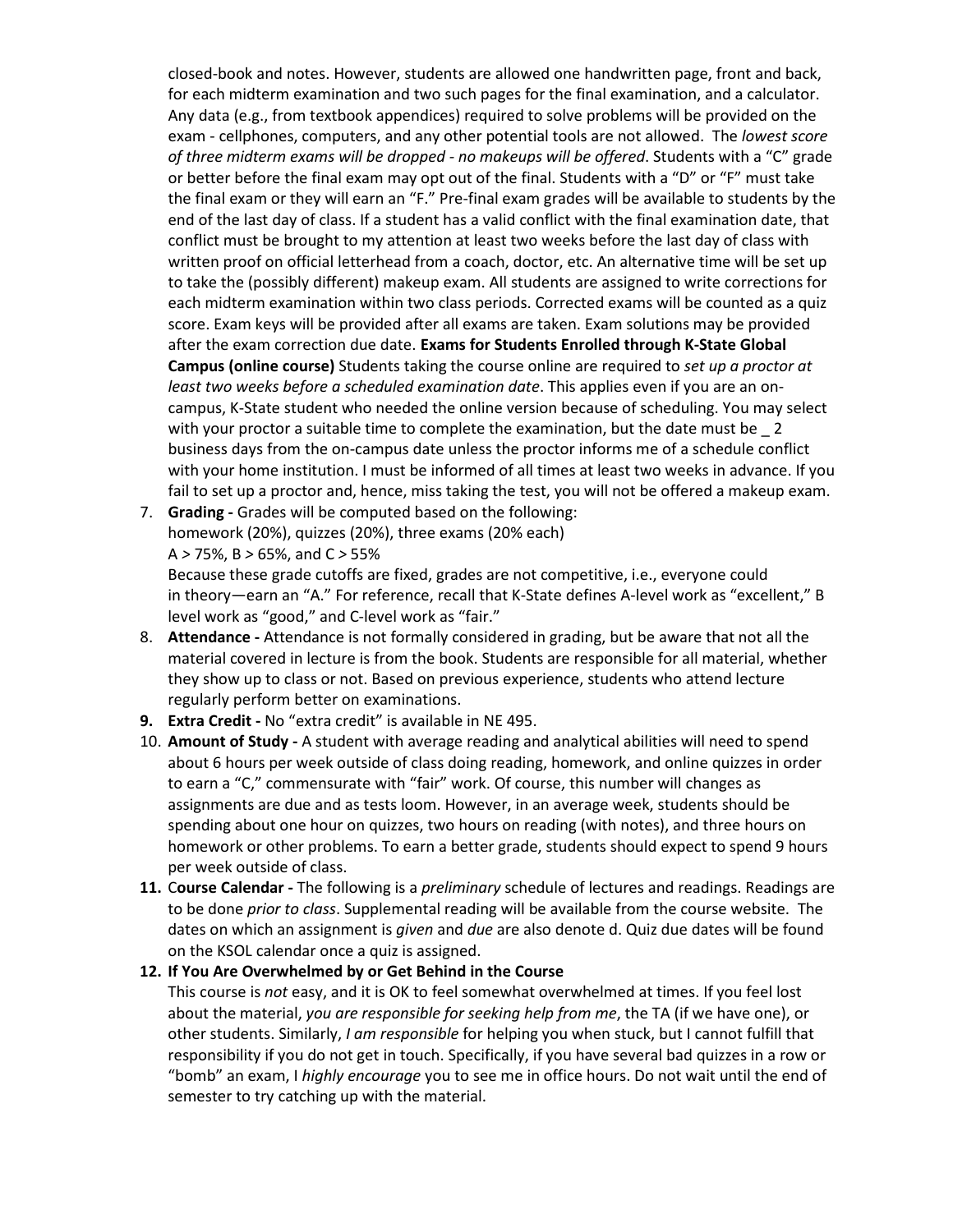| <b>Date</b>            | Lecture        | Reading             | <b>Description</b>                                                                                      |
|------------------------|----------------|---------------------|---------------------------------------------------------------------------------------------------------|
| Mon 08/25              | $\mathbf{1}$   | syllabus, $1.1-1.2$ | Administrative. Review of SI units. Review of matter, atom, and<br>nucleus.                             |
| Wed 08/27              | $\overline{2}$ | $1.2 - 1.3$         | Atomic quantities. The size and density of atoms and nuclei. HW<br>1 GIVEN.                             |
| Fri 08/29              | $\overline{3}$ | 2.1, 2.4            | The special theory of relativity. $E = mc^2$                                                            |
| Mon 09/01              |                |                     | <b>NO CLASS: University Holiday</b>                                                                     |
| Wed 09/03              | $\overline{4}$ | 2.2                 | Particle-wave duality.                                                                                  |
| Fri 09/05              | 5              | 2.3, 2.5            | Quantum mechanics (is the cat alive?).                                                                  |
| Mon 09/08              | 6              | 3.1                 | Atomic models and the origins of quantum theory. HW1 DUE.                                               |
| Wed 09/10              | $\tau$         | 3.2                 | Properties of nuclei. Semi-empirical mass formula. Nuclear shell<br>model. HW2 GIVEN.                   |
| Fri 09/12              | $8\,$          | $4.1 - 4.2$         | Nuclear binding energy. Nucleon separation energy.                                                      |
| Mon $09/15$            | 9              | $4.3 - 4.7$         | Nuclear reactions and the Q-value. Energy density of fuels.                                             |
| Wed 09/17              | 10             | $6.1 - 6.4$         | Kinematics of binary reactions. Conservation of mass, energy,<br>and momentum.                          |
| Fri $\overline{09/19}$ | 11             | $5.1 - 5.4$         | Overview of radioactivity and types of decay.                                                           |
| Mon 09/22              | 12             | 5.5                 | Half-lives, decay constants, and other features of decay. HW2<br>DUE.                                   |
| Wed 09/24              | 13             | 5.6                 | Complex decay chains. Counting experiment. HW3 GIVEN.                                                   |
| Fri 09/26              |                |                     | <b>EXAMI.</b> Covers lectures 1-10.                                                                     |
| Mon 09/29              | 14             | $5.7 - 5.8$         | Radionuclides in nature and their use in radiodating.<br>NOTICE: Last day to drop NE 495 without a W.   |
| Wed 10/01              | 15             | 6.5                 | Neutron scattering kinematics.                                                                          |
| Fri 10/03              | 16             | 6.6, supplement     | Nuclear fission. Fission products and energy release.                                                   |
| Mon 10/06              | 17             | 6.7                 | Nuclear fusion. Energy production in stars. [Guest lecture]<br>HW3 DUE.                                 |
| Wed 10/08              | 18             | 7.1                 | Introduction to radiation interactions. Nuclear cross sections.<br><b>HW4 GIVEN.</b>                    |
| Fri 10/10              | 19             | 7.2                 | Computing interaction rates. Particle density and flux. Phase<br>space.                                 |
| Mon $10/13$            | 20             | 7.3                 | Photon interactions. Compton scattering, the photo-electric<br>effect, and pair production.             |
| Wed 10/15              | 21             | 7.4                 | Neutron interactions. Elastic/inelastic scattering. "1/v" ab<br>sorption. Resonances.                   |
| Fri 10/17              | 22             | 7.5                 | Charged particle interactions. Range and stopping power.                                                |
| Mon 10/20              | 23             | supplement          | Particle interaction laboratory. Aspects of shielding. ALARA.<br>HW4 DUE.                               |
| Wed 10/22              | 24             | $8.1 - 8.2$         | Overview of radiation detectors. Gas-filled detectors.                                                  |
| Fri 10/24              |                |                     | <b>EXAMII.</b> Covers lectures 11-22.                                                                   |
| Mon $10/27$            | 25             | 8.3, 8.6            | Semiconductor detectors. Practical aspects of measuring                                                 |
| Wed 10/29              | 26             | $9.1 - 9.2$         | Radiation in history. Radiation dosimetry. Dosimetric quantities.<br><b>HW5 GIVEN.</b>                  |
| Fri 10/31              | 27             | $9.3 - 9.4$         | Health effects from large doses. Cellular effects. Lethal<br>exposures. NOTICE: Last day to drop NE495. |